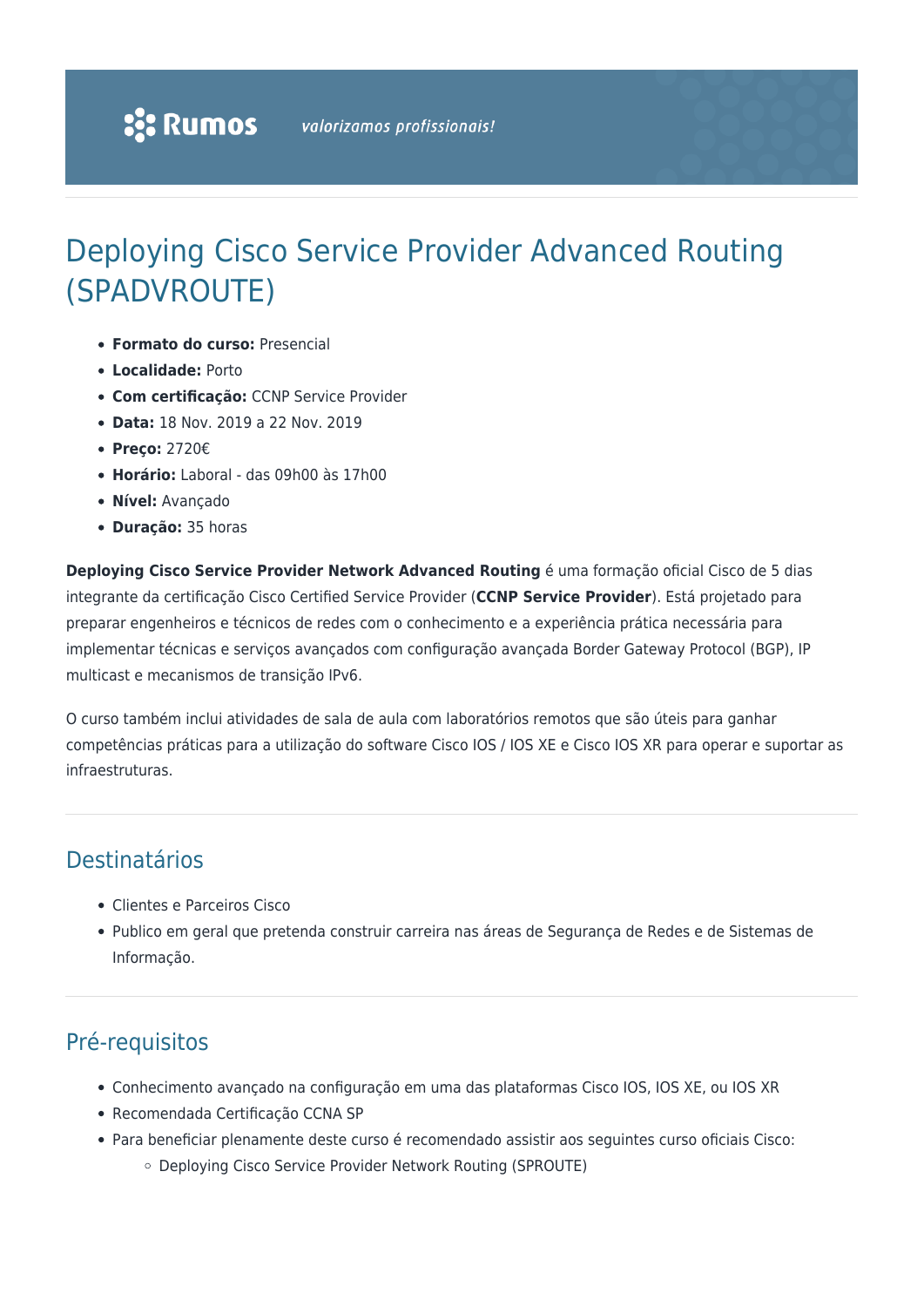## **Objectivos**

Após a conclusão deste curso, o aluno será capaz de responder aos seguintes objetivos:

- Configurar a rede de um operador para suportar múltiplas ligações BGP com clientes e outros sistemas autónomos
- Descrever as melhores práticas na gestão do endereçamento IP
- Conhecer e utilizar as ferramentas e funcionalidades do protocolo BGP para melhorar a segurança e a performance do protocolo numa rede de Operador
- Conhecer e configurar o serviço de IP multicast
- Conhecer é configurar os protocolos de suporte ao encaminhamento multicast com PIM-SM, IGMP
- Descrever os mecanismos existentes de transição IPv6 para uma rede de operador

### Programa

#### **1: Service Provider Routing**

Discover the main characteristics of routing protocols used in the service provider environment.

- Understanding Service Provider Routing Protocols
	- Describe the characteristics and requirements for routing protocols in service provider environments
	- Describe the characteristics of OSPF in service provider environments
	- o Describe the characteristics of IS-IS in service provider environments
	- Describe the characteristics of BGP in service provider environments

#### **2: Implement OSPF in the Service Provider Network**

Build a scalable multiarea network with OSPF in the service provider environment.

- Introducing OSPF Routing
	- Describe OSPF in the Cisco IP NGN, and describe the features of link-state routing protocols
	- o Describe the two-tier hierarchy structure of OSPF, including the characteristics of transit areas and regular areas, and the terminology that is used
	- o Describe how routers establish OSPF neighbor adjacencies, exchange LSAs, and calculate the best path
	- o Describe how to interpret content of the OSPF LSDB
- Understanding OSPF Operation
	- Describe OSPF packet types and OSPF packet operation
	- Describe OSPF neighbor adjacencies establishment, LSDB exchange, and synchronization
	- Describe OSPF network types
	- Describe implementation steps when enabling OSPF on point-to-point, point-to-multipoint, nonbroadcast multiaccess, and broadcast links
- Implementing OSPF Routing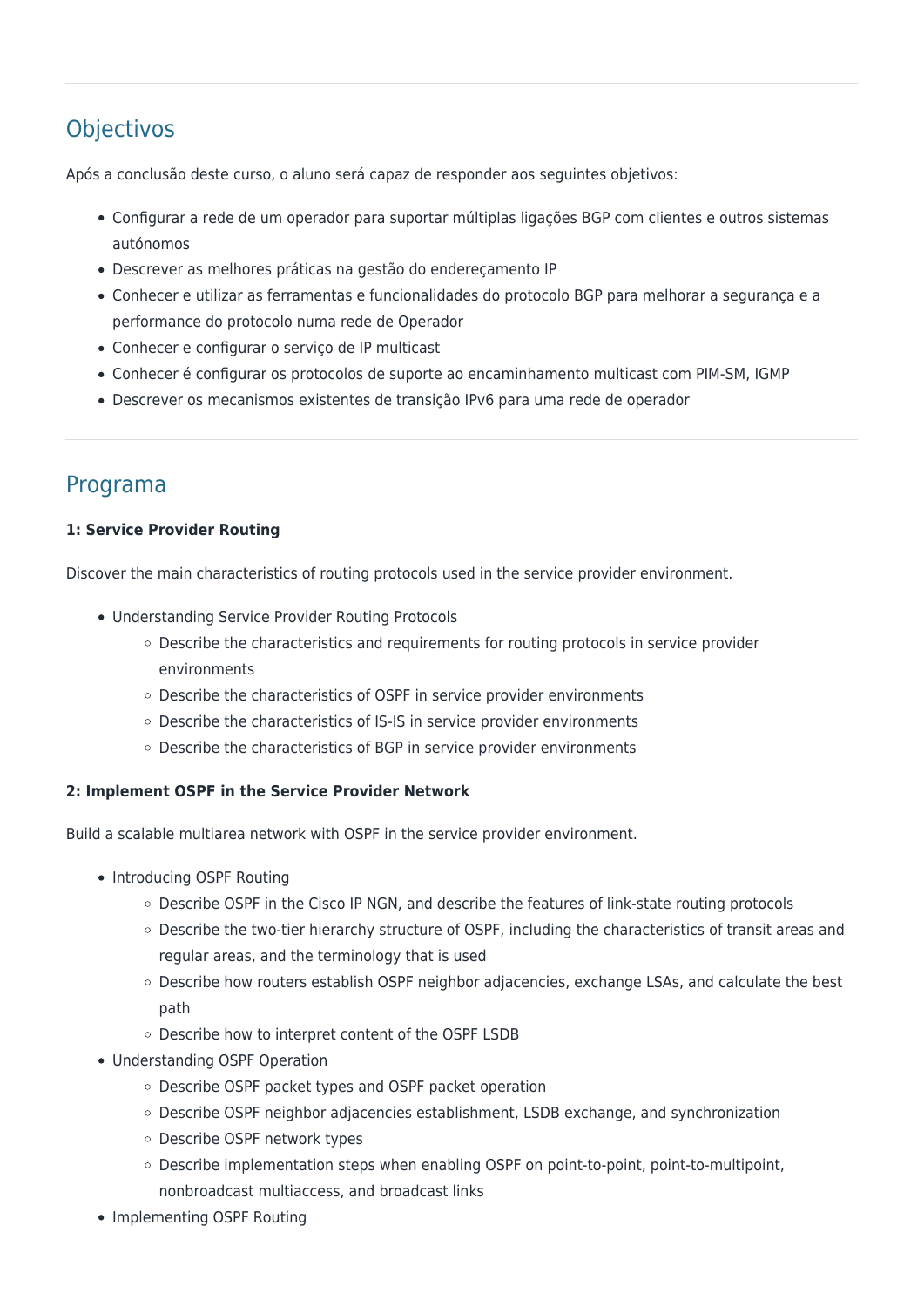- Describe how to implement OSPF in the service provider network, and describe the importance of the OSPF router ID
- $\circ$  Describe how OSPF cost is used to change routing, and explain why and where an OSPF virtual link may be used
- Describe how to implement OSPF authentication in the service provider network
- LAB: Implement OSPF Routing
- Implementing OSPF Special Area Types
	- Describe interarea and external OSPF route summarization
	- List and describe different OSPF area types
	- Describe OSPF stub area rules, and implement OSPF stub and totally stubby areas
	- Describe OSPF NSSA rules, and implement OSPF NSSA and totally NSSA
- LAB: Implement OSPF Special Area Types

#### **3: Implement Integrated IS-IS in the Service Provider Network**

Learn how to configure Integrated IS-IS in the service provider network.

- Introducing IS-IS Routing
	- Describe IS-IS and Integrated IS-IS routing, and compare Integrated IS-IS with OSPF
	- Describe CLNS addressing as it is used in proper IS-IS deployment
	- Describe IS-IS router types and the routing logic that is used in the IS-IS-enabled network
	- Describe IS-IS packet structure and the importance of different TLVs
	- o Describe IS-IS network types, adjacency establishment, LSP exchange, and LSDB synchronization
- Implementing Integrated IS-IS Routing
	- o Describe the requirement for CLNS addressing, even when you are using IP in an IS-IS environment
	- $\circ$  Describe the configuration process for Integrated IS-IS in an IP environment
- LAB: Implement Integrated IS-IS Routing

#### **4: Implement BGP in the Service Provider Network**

Become proficient in implementing and verifying BGP to connect a service provider with customers and other service providers.

- Introducing BGP Routing
	- o Describe connectivity between an enterprise network and a service provider that requires the use of **BGP**
	- o Describe how BGP routes between autonomous systems and uses path-vector functionality
- Implementing Basic BGP Routing
	- Initiate basic BGP configuration in the IPv4- and IPv6-enabled network
	- Describe BGP neighbor states
	- Describe the importance of the BGP path attributes in the path selection
- LAB: Implement Basic BGP Routing

#### **5: Routing Protocol Tools and Route Manipulation**

Learn the tools, features, and implementation steps for routing protocol manipulation.